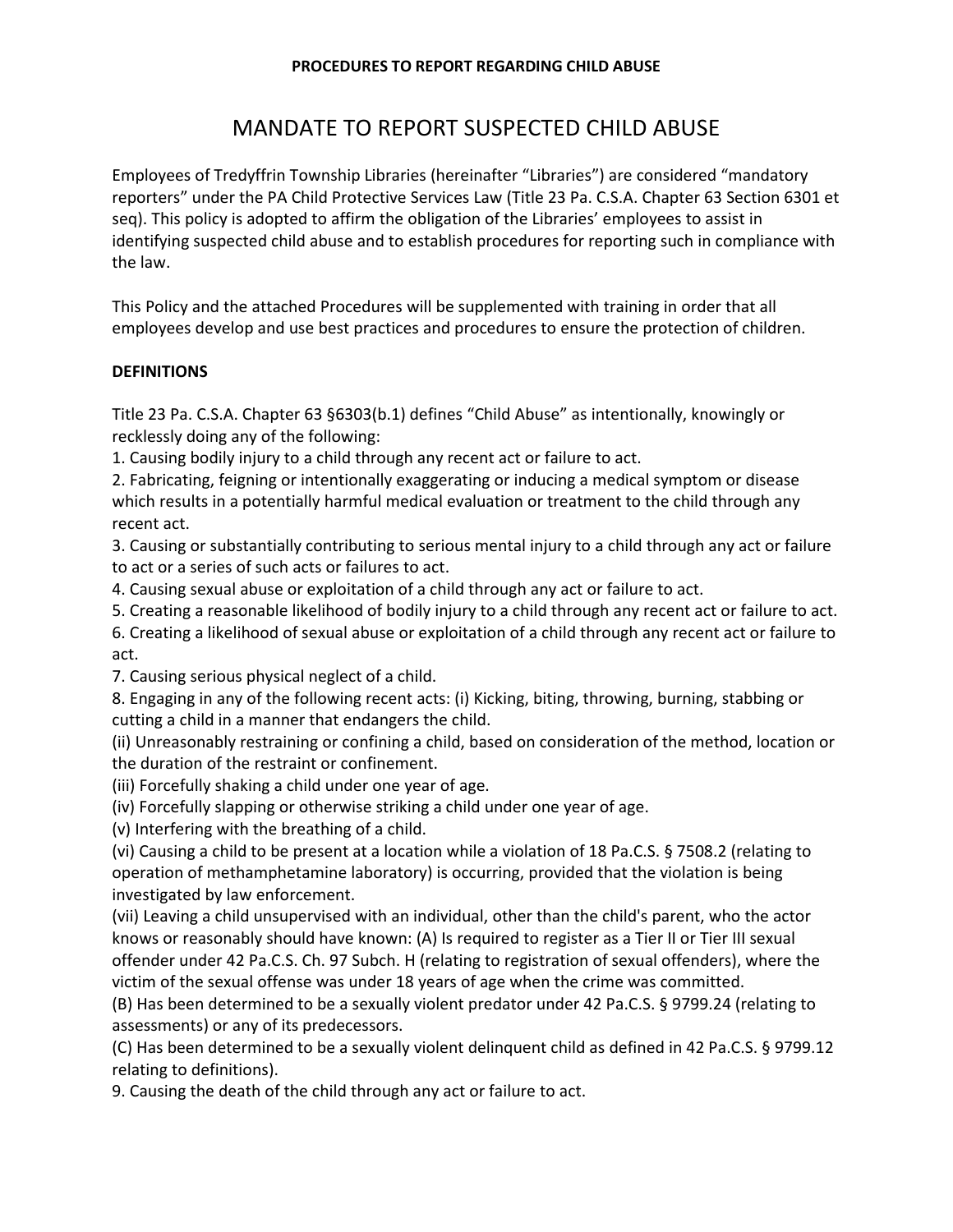Title 23 Pa. C.S.A. Chapter 63 §6304(a) states "No child shall be deemed to be physically or mentally abused based on injuries that result solely from environmental factors, such as inadequate housing, furnishings, income, clothing and medical care, that are beyond the control of the parent or person responsible for the child's welfare with whom the child resides…"

Title 23 Pa. C.S.A. Chapter 63 §6311(a) **Mandated reporters.--**The following adults shall make a report of suspected child abuse, subject to subsection (b), if the person has reasonable cause to suspect that a child is a victim of child abuse:…

(11) An employee of a public library who has direct contact with children in the course of employment.

Title 23 Pa. C.S.A. Chapter 63 §6303(a) defines direct contact with children as "The care, supervision, guidance or control of children or routine interaction with children."

# **Basis to Report** (Title 23 Pa. C.S.A. Chapter 63 §6311)

All Library employees shall make a report when they have reasonable cause to suspect, on the basis of their training and experience, that a child they are aware of in their professional or official capacity is an abused child. Reasonable cause may be established by direct observation or report from a third party.

# **Confidentiality (**Title 23 Pa. C.S.A. Chapter 63 §6311.1)

The privileged communications between a mandated reporter and a patient or client of the mandated reporter shall not apply to a situation involving child abuse or relieve mandated reporter of the duty to make report. Therefore, the Libraries Confidentiality of Circulation Records policy does not apply in situations of suspected child abuse.

# **Presumption of Good Faith (**Title 23 Pa. C.S.A. Chapter 63 §6318(c))

"For the purpose of any civil or criminal proceeding, the good faith of a person required to report pursuant to section 6311 (relating to persons required to report suspected child abuse) and of any person required to make a referral to law enforcement officers under this chapter shall be presumed."

## **Failure to Report or Refer (**Title 23 Pa. C.S.A. Chapter 63 §6319(a))

1. "A person or official required by this chapter [*63*] to report a case of suspected child abuse or to make a referral to the appropriate authorities commits an offense if the person or official willfully fails to do so.

2. An offense under this section is a felony of the third degree if: (i) the person or official willfully fails to report;

(ii) the child abuse constitutes a felony of the first degree or higher; and

(iii) the person or official has direct knowledge of the nature of the abuse.

3. An offense not otherwise specified in paragraph (2) is a misdemeanor of the second degree.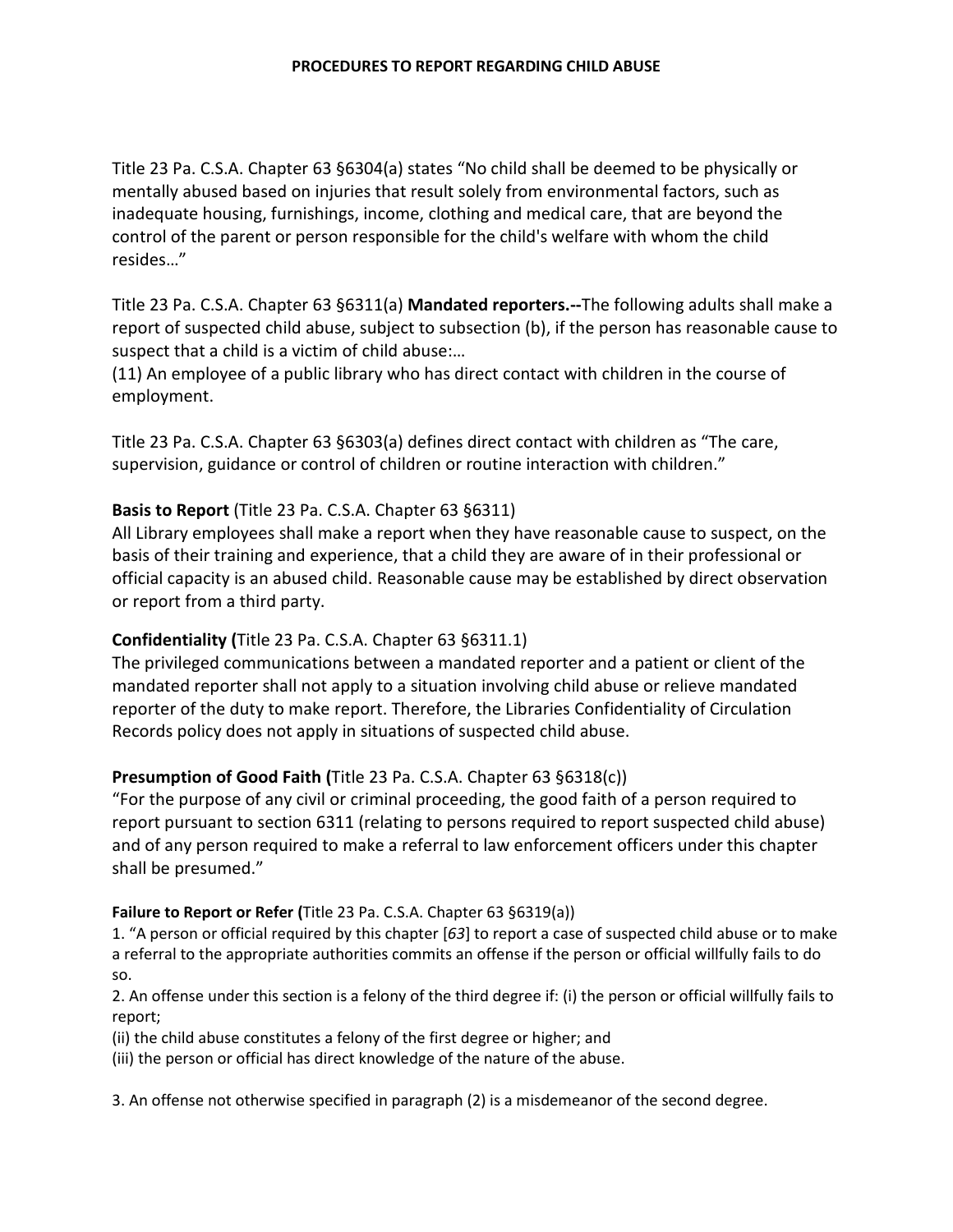#### **PROCEDURES TO REPORT REGARDING CHILD ABUSE**

4. A report of suspected child abuse to law enforcement or the appropriate county agency by a mandated reporter, made in lieu of a report to the department, shall not constitute an offense under this subsection, provided that the report was made in a good faith effort to comply with the requirements of this chapter [*63*]."

## **Mandated Reporting Procedures**

Library employees who have reasonable cause to suspect child abuse shall immediately call ChildLine at 1-800-932-0313 and make an oral report.

Immediately after calling ChildLine, the employee will notify the Tredyffrin Public Library Director or Paoli Branch Manager or, in their absence, a trained designee (these persons shall be referred to as "the administrator" in these procedures) that they have made a report. The Administrator and the staff member who made the report will immediately completed the "Library Mandated Report of Suspected Child Abuse Form".

The Administrator shall notify the Township Manger that a report has been made so that the County Solicitor may be notified.

Within 48 hours of reporting to ChildLine, the Administrator and staff member who made the report shall complete form CY-47, Report of Suspected Child Abuse, and send it to ChildLine and the County of Chester's Department of Children, Youth and Families. The Administrator shall notify the Libraries Board of Trustees that a report has been filed.

## **Investigation**

Library employees shall cooperate with the Department of Human Services or County of Chester's Department of Children, Youth and Families, investigating a report of suspected child abuse, including permitting authorized personnel to interview the child while in attendance.

#### **Library Documentation**

Information regarding a mandated report by a Library employee is confidential except in certain instances specified by law. All communication and records of such reports will be treated as confidential. Records kept to document background information or timeline of the report will be maintained in a secured file cabinet by the administrator. Only one copy of any record will be maintained by the Library. A copy of the CY-47: Report of Suspected Child Abuse should be attached to the Library's form.

## **Training**

All Library employees shall receive initial and periodic training regarding the requirements of this policy.

*Adopted by Tredyffrin Township Libraries Board, 4/23/15*